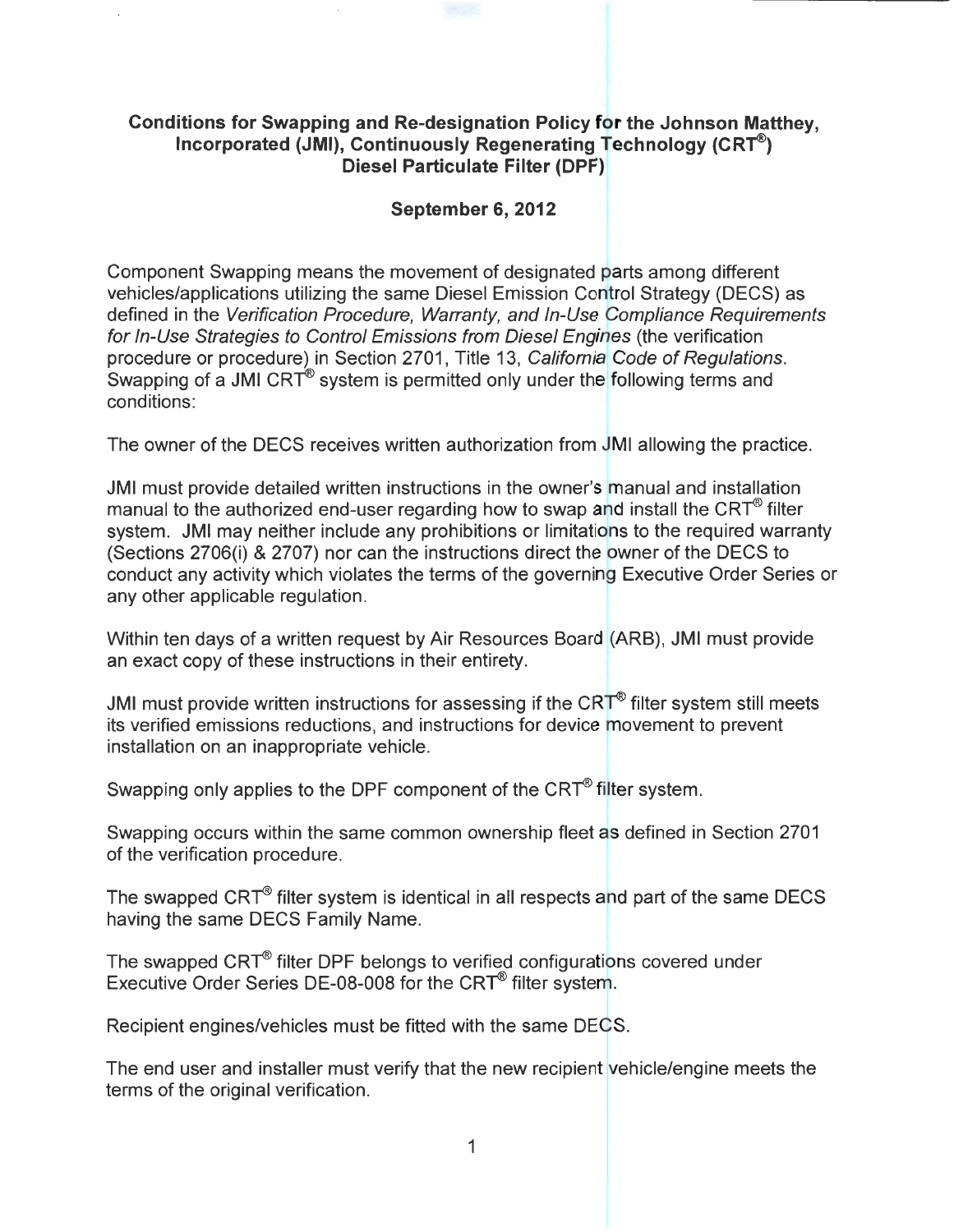CRT<sup>®</sup> filter system DPFs cannot be swapped across verification categories (e.g., a part of a verified off-road technology cannot be used in an on-road system).

The donor vehicle/engine whose component has been moved must remain in compliance with the terms and conditions of the applicable Executive Order and have all DECS components present and functional.

The swapped  $CRT^{\circledast}$  filter system DPF must be installed by the procedure described within the CRT® filter system installation manual.

If the installer of the swapped component of the CRT<sup>®</sup> filter system is not the same as the installer who did the original installation of the DECS, the new installer must assume the installation warranty responsibilities defined in Section 2707 for the remainder of the original warranty period or until another installer swaps the component or re-designates the system. If the original installation warranty has expired or has less than 1 year remaining, the installer must issue a new warranty to guard against potential installation defects. The new installation warranty must meet the requirements of Section 2707 except that the minimum period is reduced to 1 year from the date of installation. Any transfer of a DECS or component by an installer that does not offer this installation warranty is not considered a valid installation.

JMI will require that the end-user maintain accurate records of the vehicles and systems subject to the swapping policy. This must include:

- System Serial Number on Filter
- Vehicle Identification Number (VIN) initially installed on
- Date installed
- Mileage at installation
- Date of removal
- Mileage at removal
- Date of cleaning
- VIN re-installed on
- Date re-installed
- Mileage at re-installation
- and so on for each removal for cleaning

JMI will require that the end-user provide these records within 30 days of the written request by ARB.

No party shall advertise, sell, lease, or offer for sale or lease a used verified  $CRT^{\circledast}$  filter system.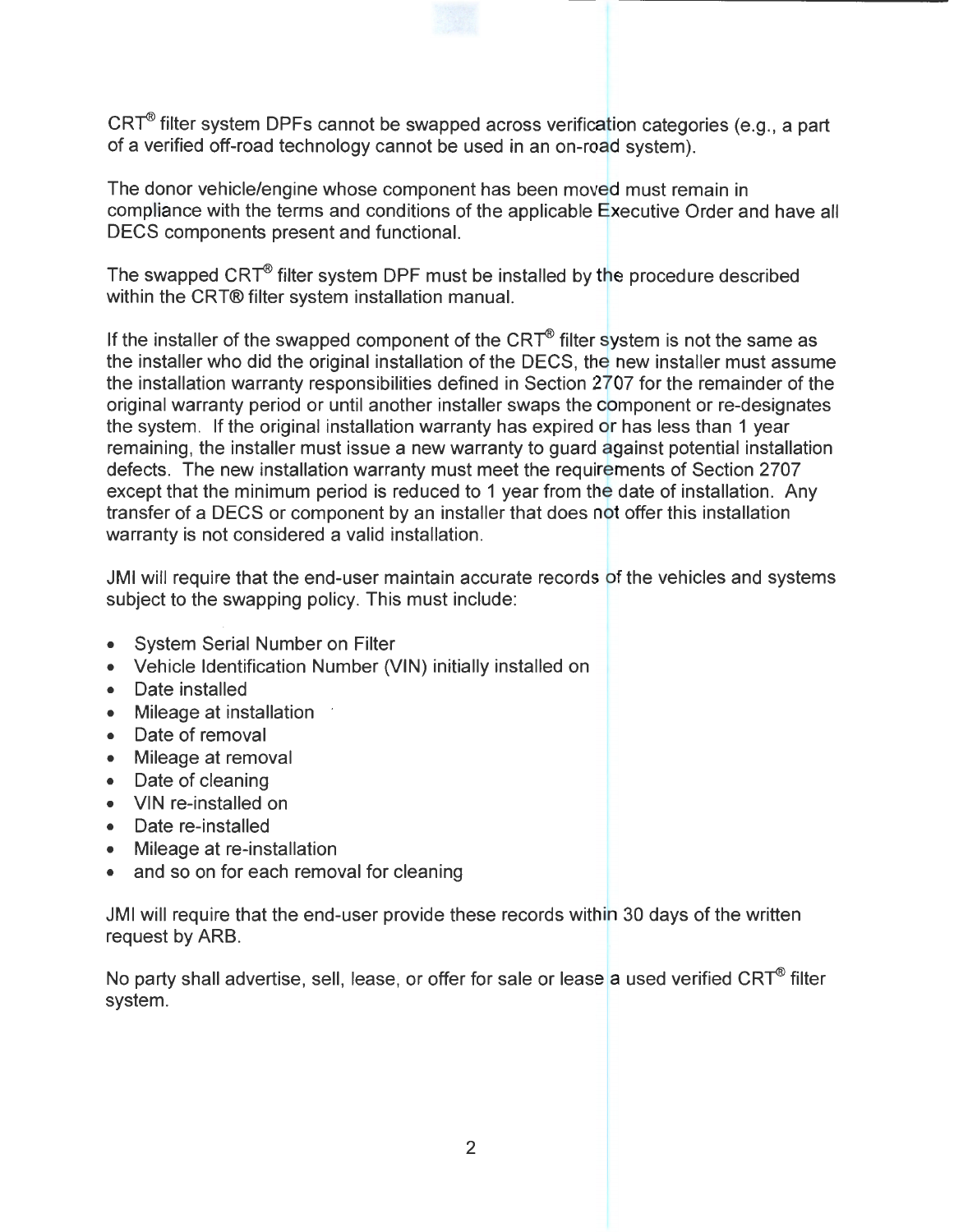## **Conditions for Re-designation for the Johnson Matthey, Incorporated (JMI), Continuously Regenerating Technology (CRT®) Diesel Particulate Filter (DPF)**

## **September 6, 2012**

Re-designation means the removal, within the same common ownership fleet, of a complete used verified Diesel Emission Control Strategy (DECS) from an appropriate engine in a vehicle/application and installation to another appropriate engine in a vehicle/application that meets the terms and conditions of the DECS Executive Order as defined in the Verification Procedure, Warranty, and In-Use Compliance Requirements for In-Use Strategies to Control Emissions from Diesel Engines (the verification procedure or procedure) in Section 2701, Title 13, California Code of Regulations.  $R$ e-designation of a JMI CRT<sup>®</sup> filter system is permitted only under the following terms and conditions:

All re-designations must be performed by an authorized JMI distributor.

On behalf of the user, the authorized JMI distributor must request formal approval for the re-designation from JMI. This request is to be sent to:

> Mr. Marty Lassen in care of Johnson Matthey 900 Forge Avenue, Suite 100 Audubon, Pennsylvania 19403

or by email at lassem@jmusa.com

If all the conditions for the re-designation are met, JMI may issue a written letter of approval.

This letter must include the following information:

- User contact information (Name, Company, Address, Phone, Email, etc.)
- Donor Vehicle information
	- o Vehicle Identification Number (VIN)
	- o Engine Family Number (EFN) and Serial Number (SN)
	- $\circ$  Date CRT® filter was installed
	- o Mileage when installed
	- o DECS Serial Number
- Vehicle to be re-designated to
	- o VIN
	- o EFN and SN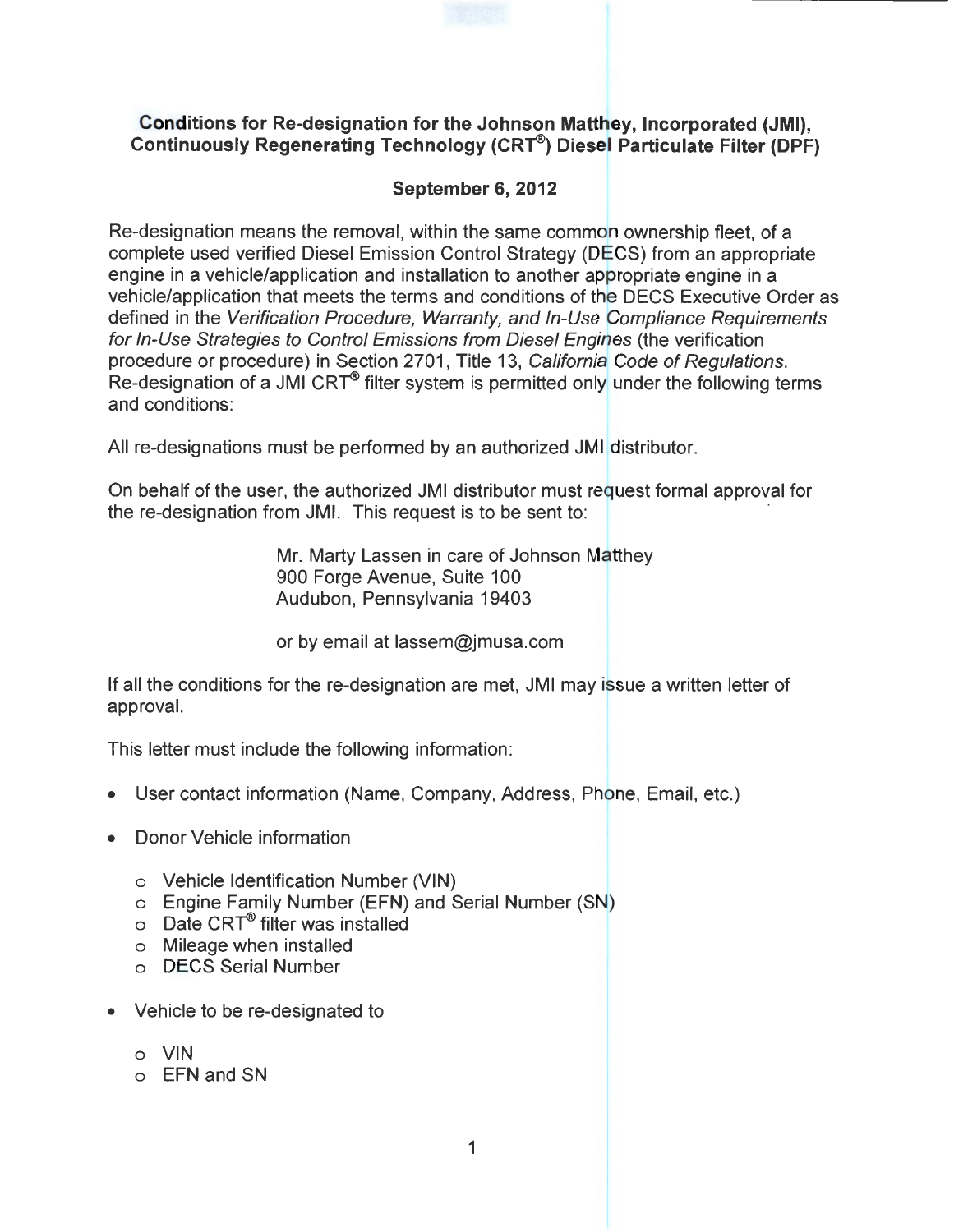Re-designation may only occur within a same common ownership fleet.

The re-designated system must not be more than seven years old. Re-designation may only be done if it will meet all the requirements of the CRT® filter Executive Order. The user/installer must confirm in writing that all of the conditions of the Executive Order are met.

All components of the CRT® filter may be re-designated except for the following:

| System with CRTdm G4 or earlier                    |                                         |                                   |                                 |
|----------------------------------------------------|-----------------------------------------|-----------------------------------|---------------------------------|
| <b>Description</b>                                 |                                         | <b>Part Number</b>                |                                 |
| <b>CRTdm Data Monitoring Device</b>                |                                         |                                   | JM $P/N - 12464 -$ Includes the |
|                                                    |                                         |                                   | CRTdm and pressure sensor and   |
|                                                    |                                         | <b>CRTdm Installation Manual.</b> |                                 |
| <b>CRTdm Installation Kit</b>                      |                                         | JM $P/N - 12457 -$ Includes       |                                 |
|                                                    |                                         | thermocouple, backpressure        |                                 |
|                                                    |                                         | sampling tube and wiring.         |                                 |
|                                                    |                                         |                                   |                                 |
| <b>CRTdm Remote Display Module (RDM)</b>           |                                         | JM P/N - 9363                     |                                 |
| <b>CRT</b> Installation Manual                     |                                         | JM P/N - 10587                    |                                 |
|                                                    |                                         |                                   |                                 |
| System with CRTdm G5                               |                                         |                                   |                                 |
| <b>Description</b>                                 | <b>Part Number</b>                      |                                   |                                 |
| <b>CRTdm Remote Display</b><br>Module (RDM)        | JM P/N - 9363                           |                                   |                                 |
| Exhaust back pressure sensor                       | JM P/N - 10106                          |                                   |                                 |
| <b>CRTdm Installation Kit</b>                      | JM P/N - 12457 - Includes thermocouple, |                                   |                                 |
|                                                    | backpressure sampling tube and wiring.  |                                   |                                 |
| 10' Backpressure Signal Wire                       | JM P/N - 12441                          |                                   |                                 |
| Extension                                          |                                         |                                   |                                 |
| 1/4" NPT x 1/4" Tube Fitting                       | JM P/N - 12456                          |                                   |                                 |
| <b>CRTdm Installation Manual</b>                   | JM P/N - 12481                          |                                   |                                 |
| <b>CRT Installation Manual</b>                     | JM P/N - 10587                          |                                   |                                 |
| <b>CRTdm Sensor Mounting</b><br><b>Bracket Kit</b> | JM P/N - 12463                          |                                   |                                 |

**Table 1 List of exception components for re-designation** 

These components allowed for re-designation must be purchased from JMI as a CRT $^{\circledR}$ Filter Re-Designation Kit ((Part Number 12647 for CRTdm G4 or earlier, and Part Number 12646 for CRTdm G5).